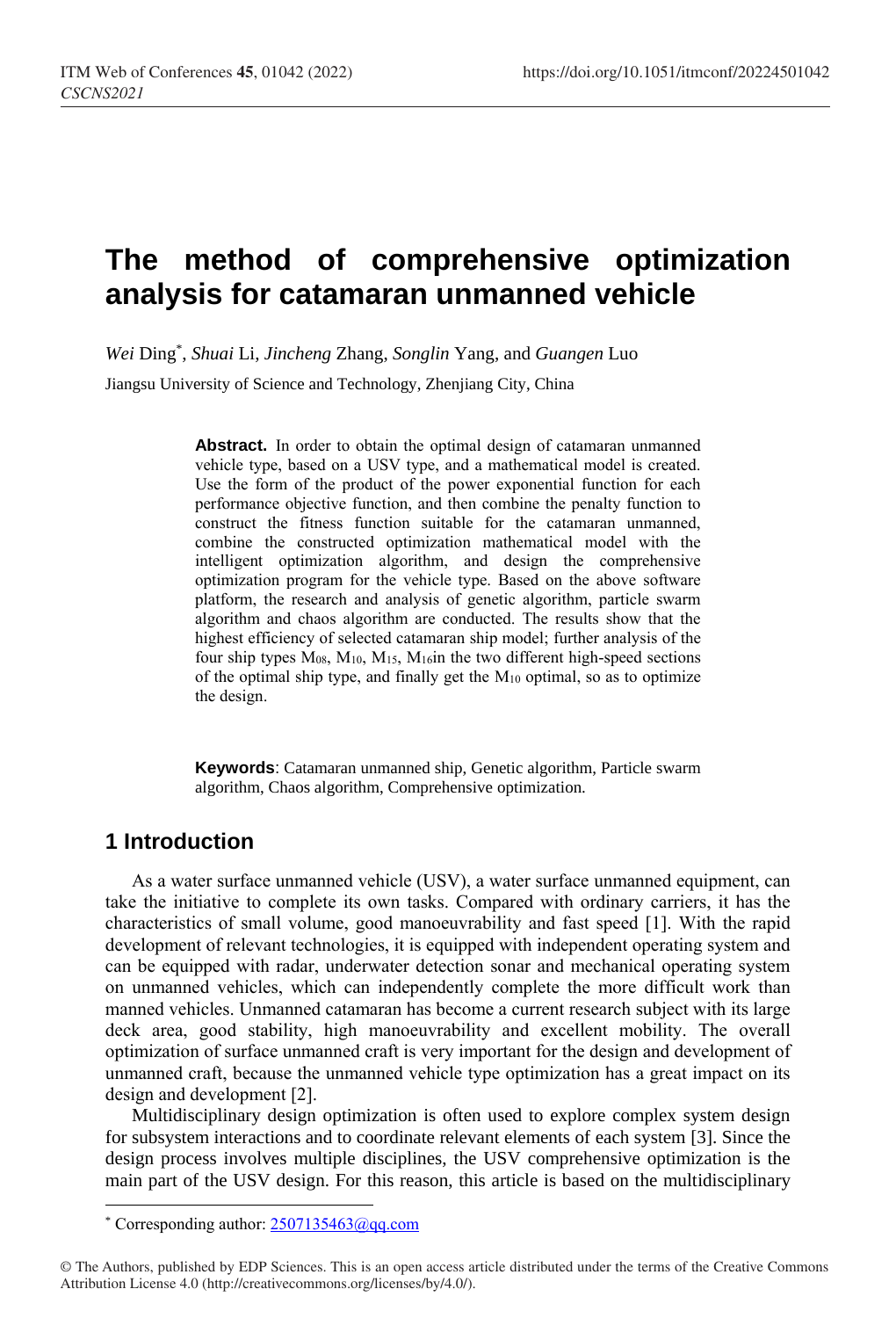comprehensive optimization software compiled by the team and made corresponding improvements on this basis. After the computational analysis of several different algorithms, excellent computing results are obtained, reflecting the accuracy and reliability of the optimization [4].

In this paper, we establish a comprehensive optimization mathematical model by studying doubly unmanned vehicles. According to this mathematical model, the comprehensive optimization design software including genetic algorithm [5], particle swarm algorithm and chaotic algorithm is studied.

### **2 Comprehensive optimized mathematical model**

#### **2.1 Design variable**

The design variables were selected in this paper, including: propeller diameter  $(D<sub>P</sub>)$ , propeller speed  $(N)$ , propeller disk ratio  $(A_E/A_0)$ , design the total width of the waterline (Bl), propeller pitch ratio  $(P_{DP})$ , rudder area  $(A_R)$ , lateral spacing of side hull (b), design speed  $(V)$ , ship design draft  $(d)$ , displacement  $(A)$ , wet area  $(S)$ , length  $(L)$ , breadth molded (*B*) and so on.

#### **2.2 Objective function**

This paper uses a multi-objective optimization design. In general, the more objective the function, the more design objective functions are required. The depth considers the speed and maneuverability of the catamaran unmanned vehicle. Thus, these subobjective functions are transformed into total objective functions through a combination of product of power exponents. The formula follows:

$$
D(\chi) = W_1(\chi)^{\alpha 1} \times W_2(\chi)^{\alpha 2} \tag{1}
$$

 $\alpha_1$ ,  $\alpha_2$  respectively represent the weights of rapidity, maneuverability Rapidity builds an optimized sub-objective function based on the naval coefficient. The naval coefficient is used to estimate the power and navigation speed of the ship host, or to compare the speed coefficient of ships of the same type. See the formula for the naval coefficient., select the fast sex reference coefficient, and the expression is as follows;

$$
W_1(\chi) = \frac{v^3 \Delta^{2/3}}{P_s} \tag{2}
$$

The maneuverability of the ship mainly include s directional stability, swingability, traceability and stoppingability, etc. Here, we only need to consider the directional stability. The equation is as follows:

$$
W_2(\chi) = C' = Y_v' N_r' - N_v' (Y_r' - m')
$$
  

$$
m' = 2C_{bo} \frac{B_o T}{L^2}
$$
 (3)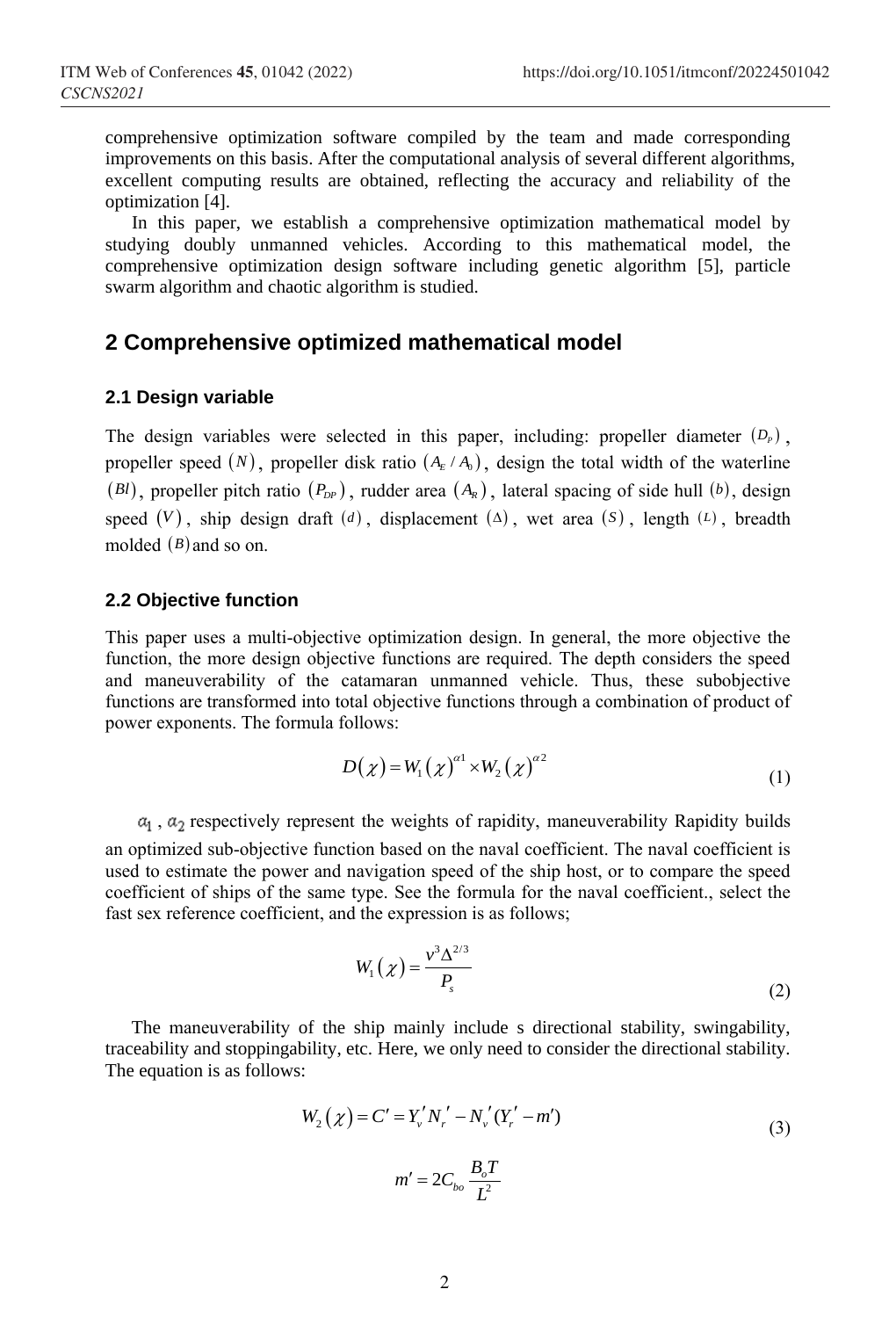$$
Y'_{\nu} = -\pi (1 + 0.4 C_{bo} B_o / T) (T / L)^2
$$
  
\n
$$
Y'_{r} = -\pi (-0.5 + 2.2 B_o / L - 0.08 B_o / T) (T / L)^2
$$
  
\n
$$
N'_{\nu} = -\pi (0.5 + 2.4 T / L) (T / L)^2
$$
  
\n
$$
N'_{r} = -\pi (0.25 + 0.039 B_o / T - 0.56 B_o / L) (T / L)^2
$$

*C* is the stability criterion

#### **2.3 Constraint condition**

*2.3.1 Equal constraints*

(1) Hydrostatic buoyancy constraint

$$
\Delta = 2\rho L B T C_B \tag{4}
$$

(2) Torque balance constraint

$$
\frac{\eta_R \eta_S P_S}{2\pi N} = K_Q \rho N^2 D_p^5 \tag{5}
$$

(3) Thrust balance constraint

$$
R_{t} = 2K_{T1}\rho N_{1}^{2}D_{p}^{4}(1-t)
$$
\n(6)

#### *2.3.2 Inquality constraints*

(1) The propeller shall meet the vacuole requirements:

$$
(1.3 + 0.3Z)T_e / ((P_0 - P_v)D_p^2) + K - (A_E / A_0) ≤ 0
$$
\n(7)

(2) According to the stability specification of the ship, the high stability of the positive float should be greater than 0.3 meters:

$$
GM > 0.3\tag{8}
$$

(3) The total height shall be larger than the flipped draft:

$$
T_1 < H_1 + H_2 \tag{9}
$$

#### **2.4 The punishment function establishment**

The penalty function is a restrictive function and is a restrictive condition in problem solving. The penalty functions involved in this paper are equation constraints and inequality constraints, respectively.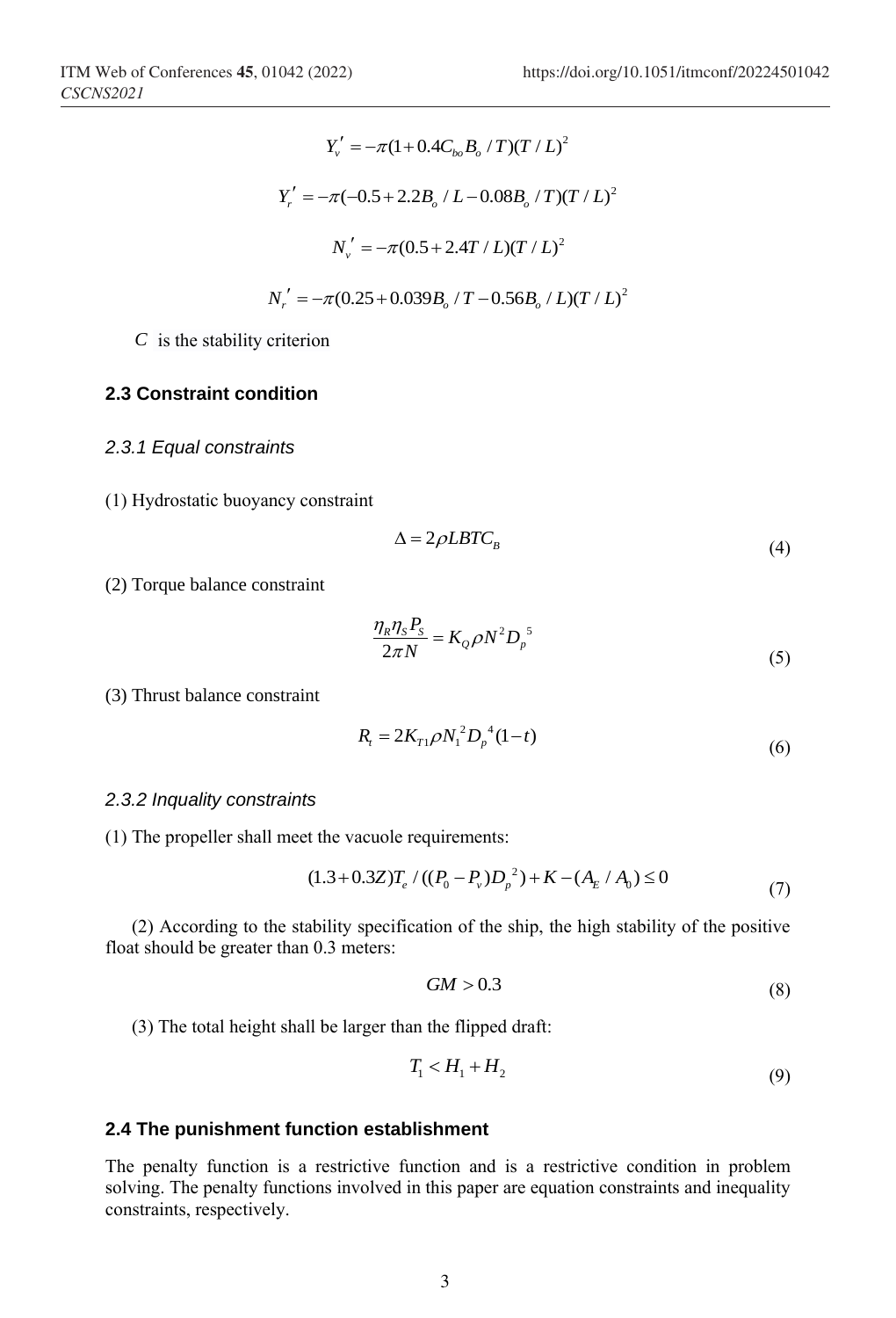where the penalty value of the constraint composition is the product of all the constraint penalty values, take the buoyancy constraint in the equation constraint and the floating constraint equation is:

$$
\Delta = 2\rho L B T C_B \tag{10}
$$

The corresponding point penalty value is:

$$
b_1(x) = e^{-F_1|\Delta - 2\rho LBC_B|/(2\rho LBC_B)}\tag{11}
$$

 $P_1(x)$  is assumed as the product of the three equality constraint penalty function values, and  $P_2(x)$  as the product of the three inequalities, so there are total penalty function values $P(x)$ :

$$
P(x) = P_1(x) \times P_2(x) \tag{12}
$$

#### **2.5 Fitness function establishment**

In order to better judge the quality of a solution, a fitness function is introduced. The results obtained by multiplying the total objective functions  $D(x)$  and penalty functions are as follows;

$$
A(x) = D(x) \times P(x) \tag{13}
$$

### **3 Optimization method and calculation strategy**

Set the initial weights for this article as follows. Analysis was performed using three algorithms: genetics, chaos, and particle swarms.

|              | <b>Weight Settings</b> |  |  |
|--------------|------------------------|--|--|
| Rapidity     | 1.25                   |  |  |
| Dirigibility | 0.8                    |  |  |

#### **3.1 Genetic algorithm**

Genetic algorithms (GA) are designed according to the evolutionary laws of organisms in nature. It is a process of natural selection and survival of the fittest. Finally, it selects the best swarm, which is a search algorithm based on natural selection and population genetic mechanism. The algorithm uses computer simulation operations to transform the solution process to the selection, crossover, variation of chromosomal genes in biological evolution.

#### **3.2 Particle swarm algorithm**

Particle swarm optimization (PSO) is a global search algorithm that simulates the swarm intelligent foraging behavior of birds and fish in nature. Meanwhile, it is also a stochastic search algorithm that simulates biological activities and swarm intelligence in nature.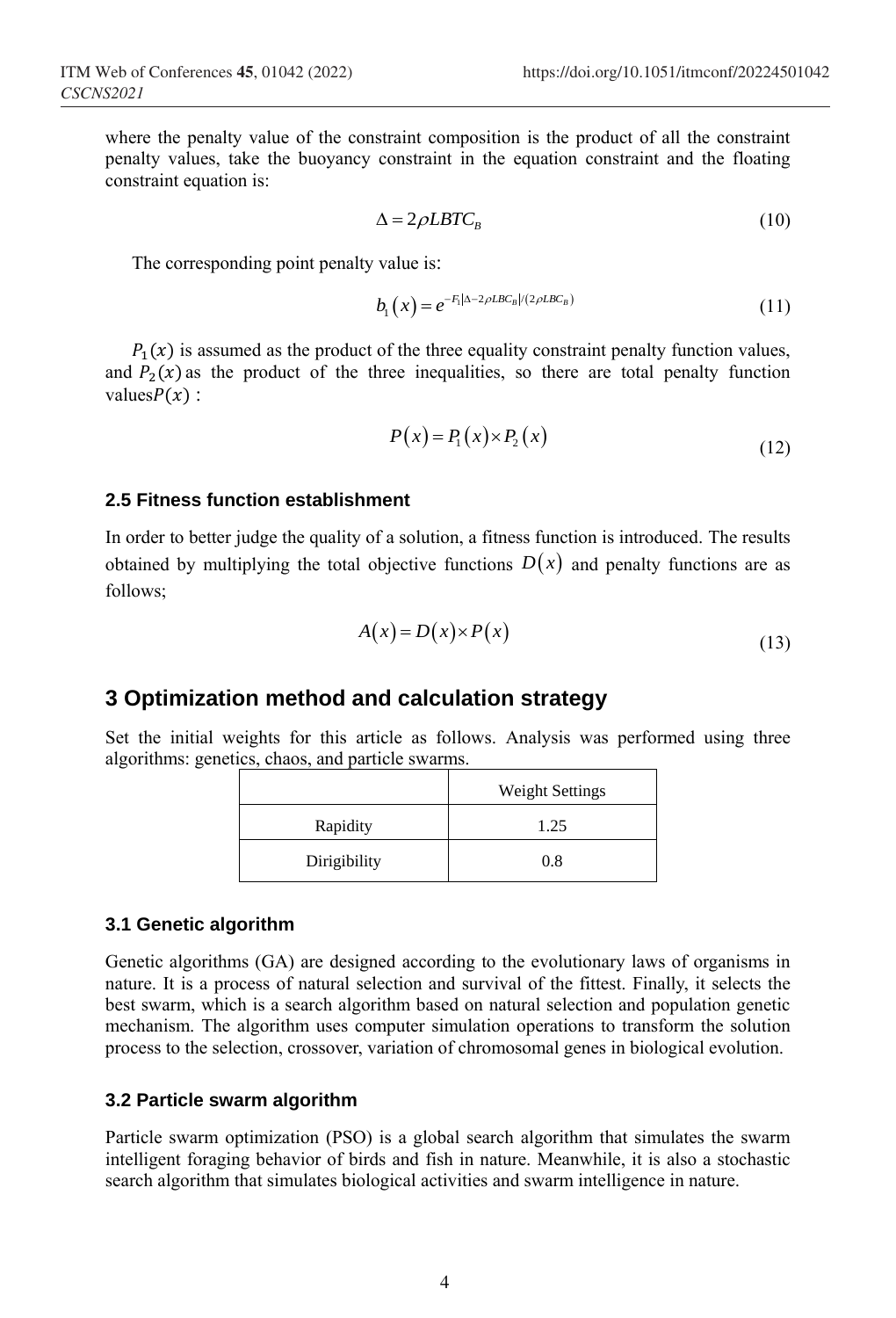#### **3.3 Chaos algorithm**

Chaos optimization algorithm (CA) is an optimization algorithm with random chaotic variables, ergodic nature and regularity.

## **4 Count**

The optimal algorithm was chosen first

The population size was 400, the number of iterations 3000-7000, variation probability 0.01, cross probability 0.75, Captain Froude number (0.35-0.47), displacement 40 tons, propeller diameter  $0.45$ - $0.55$ m,  $M_{08}$  as an example, the three algorithms were calculated as follows;

| GA                                | 3000    | 4000    | 5000    | 6000    | 7000    |
|-----------------------------------|---------|---------|---------|---------|---------|
| <b>Adaptation function values</b> | 4351.45 | 4363.07 | 4373.09 | 4373.13 | 4373.14 |
| Total target function value       | 4354.15 | 4365.78 | 4375.80 | 4375.98 | 4376.55 |
| <b>Fast function values</b>       | 219.23  | 220.52  | 222.58  | 222.69  | 222.73  |
| Operative function values         | 7.58    | 7.61    | 7.65    | 7.65    | 7.66    |

**Table 1**. M<sup>08</sup> genetic algorithm.

**Table 2**.The M<sup>08</sup> Chaos algorithm.

| CА                                | 10000   | 50000   | 100000  | 150000  | 200000  |
|-----------------------------------|---------|---------|---------|---------|---------|
| <b>Adaptation function values</b> | 4003.95 | 4094.81 | 4180.30 | 4218.74 | 4194.50 |
| Total target function value       | 4006.48 | 4097.27 | 4182.85 | 4221.38 | 4197.04 |
| <b>Fast function values</b>       | 222.04  | 190.11  | 202.03  | 224.17  | 197.04  |
| Operative function values         | 6.87    | 9.01    | 8.41    | 7.23    | 8.78    |

| <b>PSO</b>                        | 3000    | 4000    | 5000    | 6000    | 7000    |
|-----------------------------------|---------|---------|---------|---------|---------|
| <b>Adaptation function values</b> | 4335.15 | 4357.78 | 4357.83 | 4357.86 | 4358.55 |
| Total target function value       | 4337.82 | 4360.46 | 4360.52 | 4360.54 | 4361.25 |
| <b>Fast function values</b>       | 216.03  | 217.99  | 219.96  | 219.97  | 220.50  |
| Operative function values         | 7.92    | 7.86    | 7.75    | 7.89    | 7.72    |

**Table 3**. M<sup>08</sup> Particle swarm algorithm.

All constraints were met by conditions above 99%.

Comparing the function values of the three algorithms for a certain time of time, down to the following table 4;

**Table 4**. Algorithm comparison.

| method/time                        | GA/00.58 | PSA/01.08 | CA/01.18 |
|------------------------------------|----------|-----------|----------|
| Fitness function value             | 4373.07  | 4357.78   | 4194.50  |
| The total objective function value | 4375.78  | 4360.46   | 4197.04  |

As can be shown from the figure above, for the  $M_{08}$  ship type, the genetic algorithm can use the least time and the larger the function value, so the genetic algorithm is the most appropriate. It can be learned from Table 1 that the data thereafter are close to the steady state when the genetic algebra approaches around 5000.Therefore, 5000 generations were used as stable genetic numbers in genetic algebras and used as the basis for subsequent calculations.

The number of iterations is the growth mechanism; the number of iterations 5000, population size 300-700, variation probability 0.01; crossover probability 0.75, Captain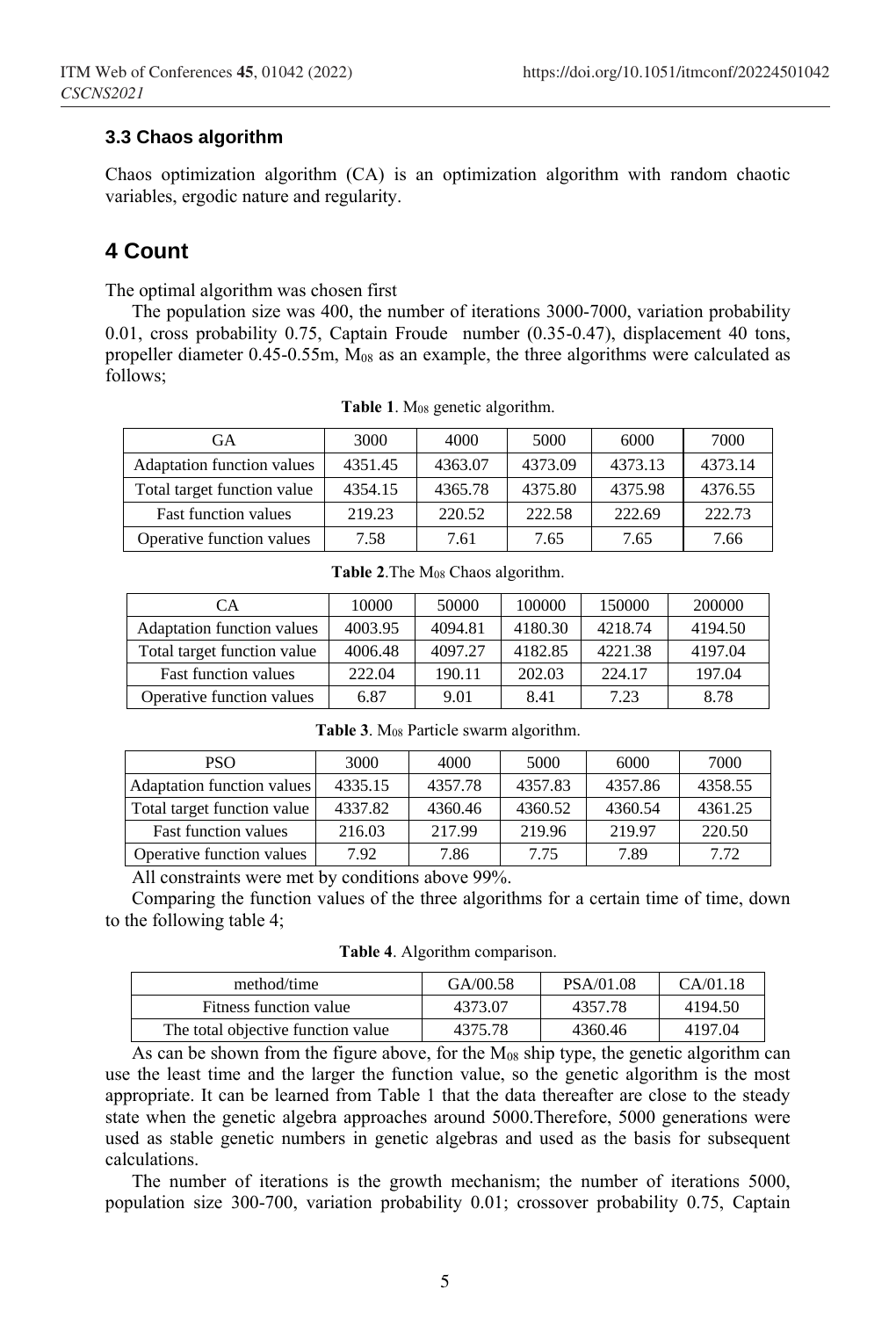Froude number (0.35-0.47), displacement 40 tons, propeller diameter 0.45-0.55m. The calculation results are shown in Table 5:

| Population size                   | 300     | 400     | 500     | 600     | 700     |
|-----------------------------------|---------|---------|---------|---------|---------|
| <b>Adaptation function values</b> | 4302.93 | 4335.93 | 4373.08 | 4373.09 | 4373.98 |
| Total target function value       | 4305.64 | 4339.64 | 4375.79 | 4375.85 | 4375.99 |
| <b>Fast function values</b>       | 218.40  | 220.40  | 222.78  | 222.88  | 222.94  |
| Operative function values         | 7.55    | 7.60    | 7.63    | 7.64    | 7.65    |

**Table 5.** M<sub>08</sub> Calculation results of different population sizes.

The population calculation after determining 5000 times, it is clearly obtained from table 5 above that the population size change also has some effect on the target function value, when the population size reaches 500, the overall data tends to stabilize, so the population size chooses 500 for the subsequent calculation.

As with the above method, the  $M_{10}$ ,  $M_{15}$ , and  $M_{16}$  ship models were analyzed by three algorithms in the same time, and the analysis results are as follows;

**Table 6.** M10.

| Method                 | GΑ      | PSA     |         |
|------------------------|---------|---------|---------|
| Fitness function value | 4298.85 | 4247.78 | 4247.24 |
| Fitness function value | 4301.42 | 4250.40 | 4249.79 |

# **Table 7.** M15.

| Method                 | ЭA      | <b>PSA</b> |         |
|------------------------|---------|------------|---------|
| Fitness function value | 4519.95 | 4503.36    | 4282.18 |
| Fitness function value | 4522.75 | 4506.15    | 4284.79 |

#### **Table 8.** M16.

| method                 | ЭA      | PSA     |         |
|------------------------|---------|---------|---------|
| Fitness function value | 4708.90 | 4619.93 | 4521.38 |
| Fitness function value | 4711.95 | 4622.97 | 4524.32 |

All constraints were met by conditions above 99%.The table shows that the genetic algorithms are the optimal algorithms among the three algorithms.

In the first high-speed section, the captain Froude number  $(0.35-0.47)$ , the optimal ship type is calculated for four ship types through the genetic algorithm. The population size is 500 and the genetic number is 5000, and the results are as follows;

**Table 9.** Calculated results of different ship types.

| method                 | $M_{08}$ | $M_{10}$ | M15     | $M_{16}$ |
|------------------------|----------|----------|---------|----------|
| Fitness function value | 4427.51  | 5042.02  | 4520.23 | 4708.98  |
| Fitness function value | 4430.21  | 5045.03  | 4523.03 | 4712.03  |

The table shows that the  $M_{10}$  is the best in this expressway section.

In the second high-speed section, the captain Froude number (0.50-0.65), the optimal ship type was calculated for four ship types through the genetic algorithm. The population size 500 and the genetic number 5000 were calculated as follows;

The table shows that the  $M_{15}$  is optimal in this highway section.

In the first expressway section  $(0.35-0.47)$ ,  $M_{10}$  is the research subject, respectively taking the captain Froude number 0.35-0.37, 0.37-0.39, 0.39-0.41, 0.41-0.43, 0.43-0.45, 0.45-0.47 for discrete calculation. The results are shown in the following figure;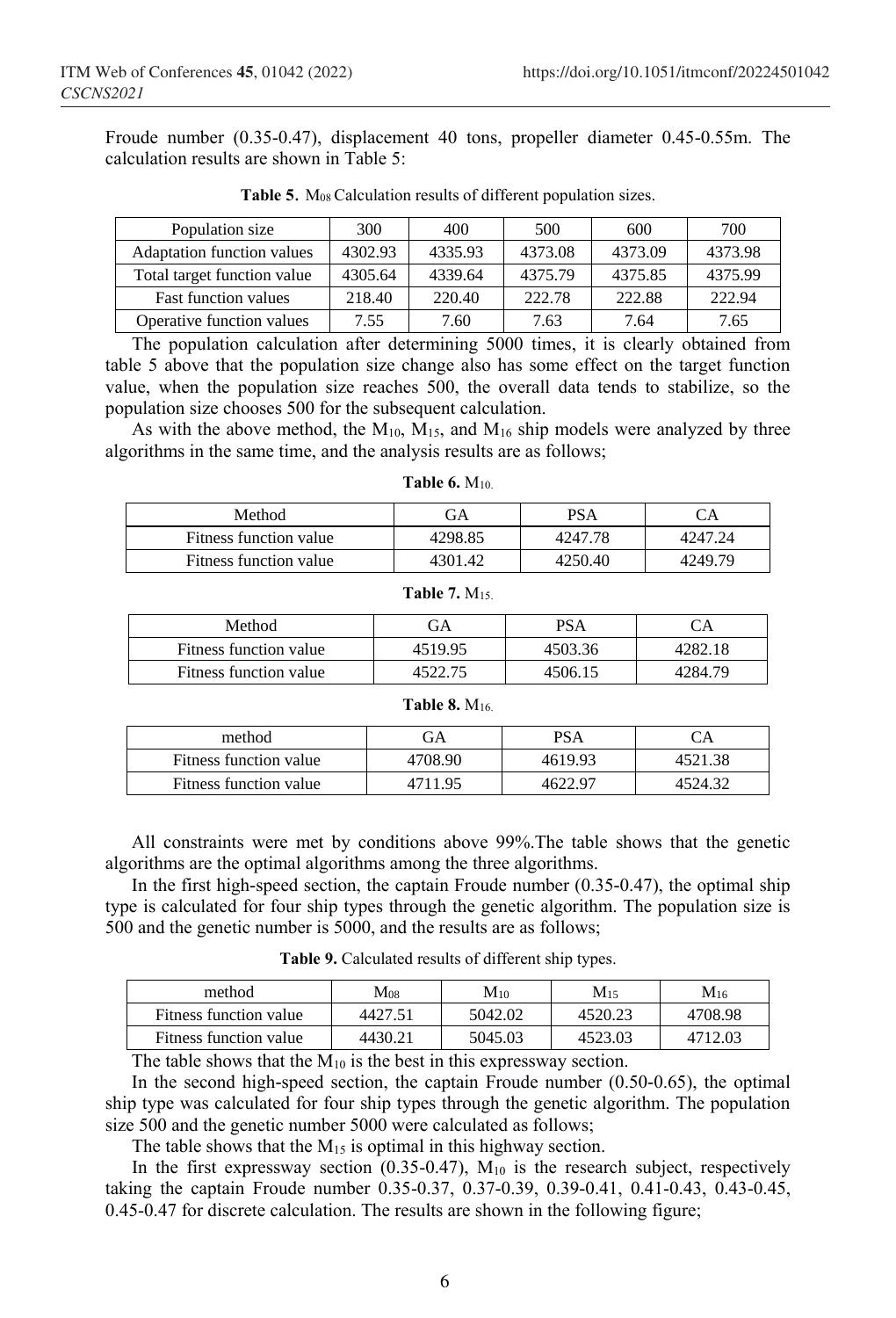

**Table10.** Calculated results of different ship types.



As can be seen from the figure above, the  $M_{10}$  has the best performance in a high-speed section of 0.35-0.37.

In the second expressway section  $(0.50-0.65)$ ,  $M_{15}$  is the research subject, respectively taking the captain Froude number 0.50-0.53, 0.53-0.56,0.56-0.59,0.59-0.62,0.62-0.65 for discrete calculation. The results are shown in the following figure;





As can be seen from the figure above, the  $M_{15}$  performs the best in the high-speed section of 0.62-0.65.

#### **4.1 Best optimization results**

According to the best calculation result file, the values under optimization are as follows: main hull length 24.56m, wide 2.25m, draft 0.77m, displacement 39.9t, Froude number